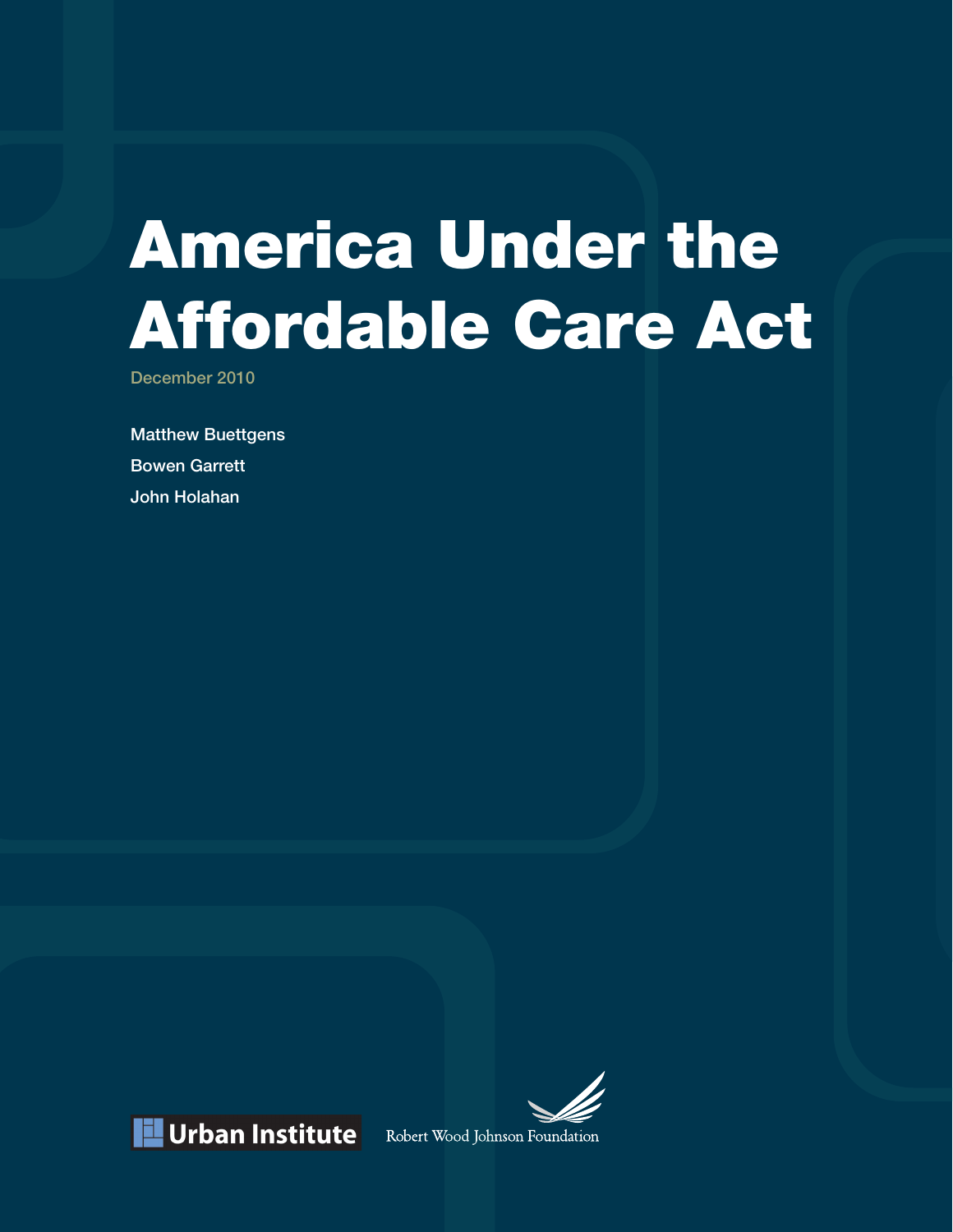*The views expressed are those of the authors and should not be attributed to the Robert Wood Johnson Foundation, or the Urban Institute, its trustees, or its funders.*

#### About the Authors

Matthew Buettgens is a research associate, Bowen Garrett is a senior research associate, and John Holahan is director of the Urban Institute's Health Policy Center.

#### Acknowledgements

This research was funded by the Robert Wood Johnson Foundation. Development of the Health Insurance Policy Simulation Model (HIPSM) was funded by the Stoneman Foundation, the Kaiser Commission on Medicaid and the Uninsured, and the Robert Wood Johnson Foundation. The authors thank Lynn Blewett, Linda Blumberg, Gary Claxton, Sharon Long, and Robert Reischauer for helpful comments and Caitlin Carroll for excellent research assistance. The authors have sole responsibility for any errors or omissions.

#### About the Urban Institute

The Urban Institute is a nonprofit, nonpartisan policy research and educational organization that examines the social, economic, and governance problems facing the nation. The views expressed are those of the authors and should not be attributed to the Urban Institute, its trustees, or its funders.

#### About the Robert Wood Johnson Foundation

The Robert Wood Johnson Foundation focuses on the pressing health and health care issues facing our country. As the nation's largest philanthropy devoted exclusively to improving the health and health care of all Americans, the Foundation works with a diverse group of organizations and individuals to identify solutions and achieve comprehensive, meaningful, and timely change. For more than 35 years, the Foundation has brought experience, commitment, and a rigorous, balanced approach to the problems that affect the health and health care of those it serves. When it comes to helping Americans lead healthier lives and get the care they need, the Foundation expects to make a difference in your lifetime. For more information, visit [www.rwjf.org.](www.rwjf.org)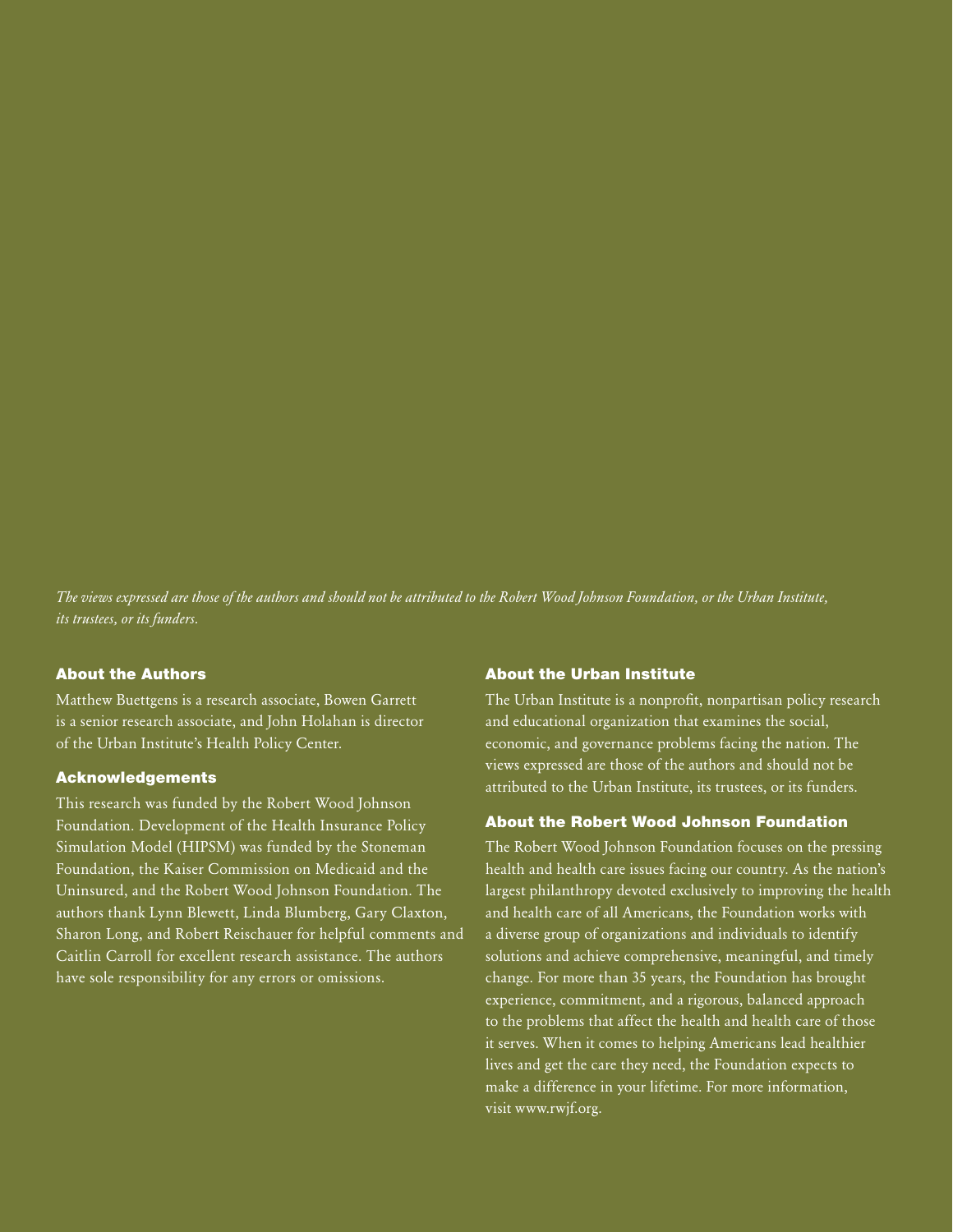#### America Under the Affordable Care Act



ith the enactment of the Health Care and Education Reconciliation Act of 2010 on March 30, 2010, the Patient Protection and Affordable Care Act (ACA) became law, fundamentally changing health insurance and access to health care in the United States. Using the Urban Institute's Health Insurance Policy Simulation Model (HIPSM), we estimate how the ACA would affect the types of health insurance coverage Americans have, the number of those without insurance, and America's overall spending on health care. For ease of comparison, we simulate the ACA as if fully implemented in 2010 and contrast the results with HIPSM's pre-reform baseline results for 2010. Our single-year estimates complement the 10-year cost estimates previously released by the Congressional Budget Office (CBO) and the Centers for Medicare and Medicaid Services (CMS) Office of the Actuary, providing many results—particularly for coverage and transitions in coverage—that are either new or broken out by more detailed characteristics than in either of those estimates.

#### We estimate that

- » **Under the ACA, the share of nonelderly adults without health insurance would decline by 27.8 million,** from 18.6 to 8.3 percent. The number of uninsured would decline for all income categories, but the lowest-income would see the greatest declines. For example, the number of nonelderly uninsured below 200 percent of the federal poverty level (FPL) would drop by 19.4 million.
- » **Nearly 30 percent of those at all income levels who would have been uninsured without reform would be covered by Medicaid or the Children's Health Insurance Program (CHIP),** nearly 20 percent would be covered under the new health insurance exchanges, and an additional 10 percent would be covered by private insurance outside the exchanges. The other 40 percent would remain uninsured.
- » **Nearly 40 percent of those who would still be uninsured under the ACA are eligible for Medicaid or CHIP but would choose not to enroll.** Just over a quarter would be undocumented immigrants who are ineligible for public insurance coverage or the coverage in new exchanges.
- » **Total spending on acute health care for the non-elderly by the government, employers, and individuals would increase by 4.5 percent under the ACA** (excluding the savings from multiyear provisions) if it were fully implemented in 2010. Multiyear provisions such as Medicare and Medicaid savings and cost-containment programs were not simulated. Total costs to employers would be largely unchanged. Spending for most individuals would not change significantly, though many of those currently uninsured but ineligible for Medicaid or the most generous premium subsidies would spend more on premiums for new health insurance or individual mandate penalties.
- » **The cost of uncompensated care provided to the uninsured would drop by 61 percent.** These reductions would allow federal and state governments to reduce spending on programs that now support the uninsured (not in our government baseline). Less uncompensated care could also result in lower private premiums and higher provider revenue.
- » **The expansion of Medicaid would enroll 13.1 million new adults and 3.7 million new children.** The newly enrolled adults would be much less expensive to cover, on average, than current adult Medicaid enrollees.
- » **We estimate that 43.8 million nonelderly persons would be covered through health insurance exchanges.** About half of these, 23.1 million, would be covered by nongroup (i.e., individually purchased, not employer-related) insurance purchased in the health insurance exchanges. The remainder would obtain coverage in an exchange through their employer.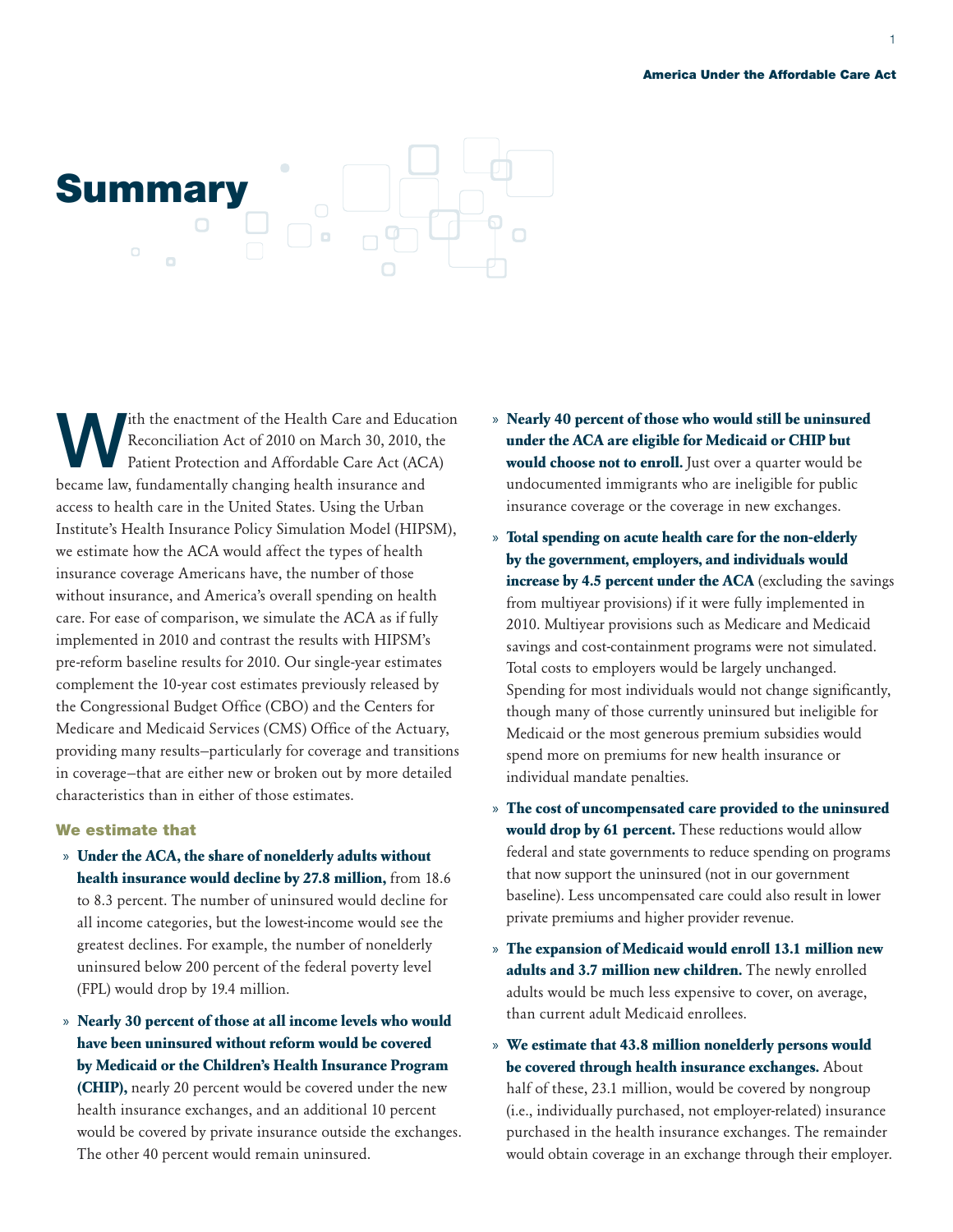# Introduction

 $\Box$ 

 $\Box$ 

With the enactment of the Health Care and Education Reconciliation Act of 2010 on March 30, 2010, the Patient Protection and Affordable Care Act became law, fundamentally changing health insurance and access to health care in the United States. This brief provides an overview of how the ACA would affect the types of health insurance coverage Americans have, the number of those without insurance, and America's overall spending on acute care for the nonelderly. Multi-year cost control provisions and provisions affecting primarily the elderly,

such as Medicare payment reductions, were not simulated. After examining how the distribution of insurance coverage would change under health reform, we look more closely at the newly insured under the ACA and those still left uninsured. We then present overall health care spending by households, employers, and the government both with and without health reform. We consider Medicaid/CHIP costs and enrollment, as well as aspects of the new health insurance exchanges, such as coverage, subsidies, and employee choice vouchers.

### $\Box$ Methods

To estimate the effects of health reform, we use the Urban Institute's Health Insurance Policy Simulation Model[.1](#page-13-0) HIPSM simulates the decisions of businesses and individuals in response to policy changes, such as Medicaid expansions, new health insurance options, subsidies for the purchase of health insurance, and insurance market reforms. The model provides estimates of changes in government and private spending, premiums, rates of employer offers of coverage, and health insurance coverage resulting from specific reforms.[2](#page-13-1)

We simulate the main coverage provisions of the ACA as if they were fully implemented in 2010 and compare the results to HIPSM's pre-reform baseline results for 2010. This approach differs from those of the CBO or the CMS actuaries, which by necessity provide 10-year estimates. Our approach permits more direct comparisons of reform with the prereform baseline. The most important provisions of the ACA for the results we present are summarized below.<sup>[3](#page-13-2)</sup>

» Medicaid eligibility is expanded to 133 percent of the federal poverty level[4](#page-13-3) (FPL) for all adults, with the Children's Health Insurance Program remaining in place at current levels. Also, 5 percent of income is disregarded when determining eligibility, so the eligibility level is effectively 138 percent of the FPL.[5](#page-13-4) Medicaid maintenance-of-eligibility requirements for adults are dropped when the reforms are fully implemented, reducing the number of adults with incomes above 138 percent of the FPL who would have been eligible with maintenance of eligibility.<sup>[6](#page-13-5)</sup>

- » New state-based health insurance exchanges (exchanges) offer plans constructed to meet actuarial value standards of 60, 70, and 80 percent[.7](#page-13-6) Exchange plans are guaranteed issue, as are all plans in the small-group and nongroup markets. Premiums may be rated by age and tobacco use, with age bands of up to 3:1 and tobacco-use bands of up to 1.5:1.[8](#page-13-7) Exchange-based insurance coverage is available to individuals and families purchasing nongroup coverage independent of an employer and to employer groups with 100 or fewer employees.<sup>9</sup> Undocumented immigrants are barred from the exchanges.
- » Refundable premium tax credits (subsidies) are available to eligible families purchasing insurance through the exchange. These are provided on a sliding scale basis. They limit the maximum percentage of income that a family would have to spend on its health insurance premium. The limit is 2 percent of income for those with incomes up to 133 percent of the FPL[,10](#page-13-9) 3 to 4 percent of income for those with incomes between 133 and 150 percent of the FPL, 4 to 6.3 percent for those with incomes between 150 and 200 percent of the FPL, 6.3 to 9.5 percent for those with incomes between 200 and 300 percent of the FPL, and 9.5 percent for those with incomes between 300 and 400 percent of the FPL.<sup>11</sup>
- » Cost-sharing subsidies are available to those with incomes below 250 percent of the FPL and reduced maximum out-ofpocket limits are provided to those with incomes below 400 percent of the FPL.[12](#page-13-11)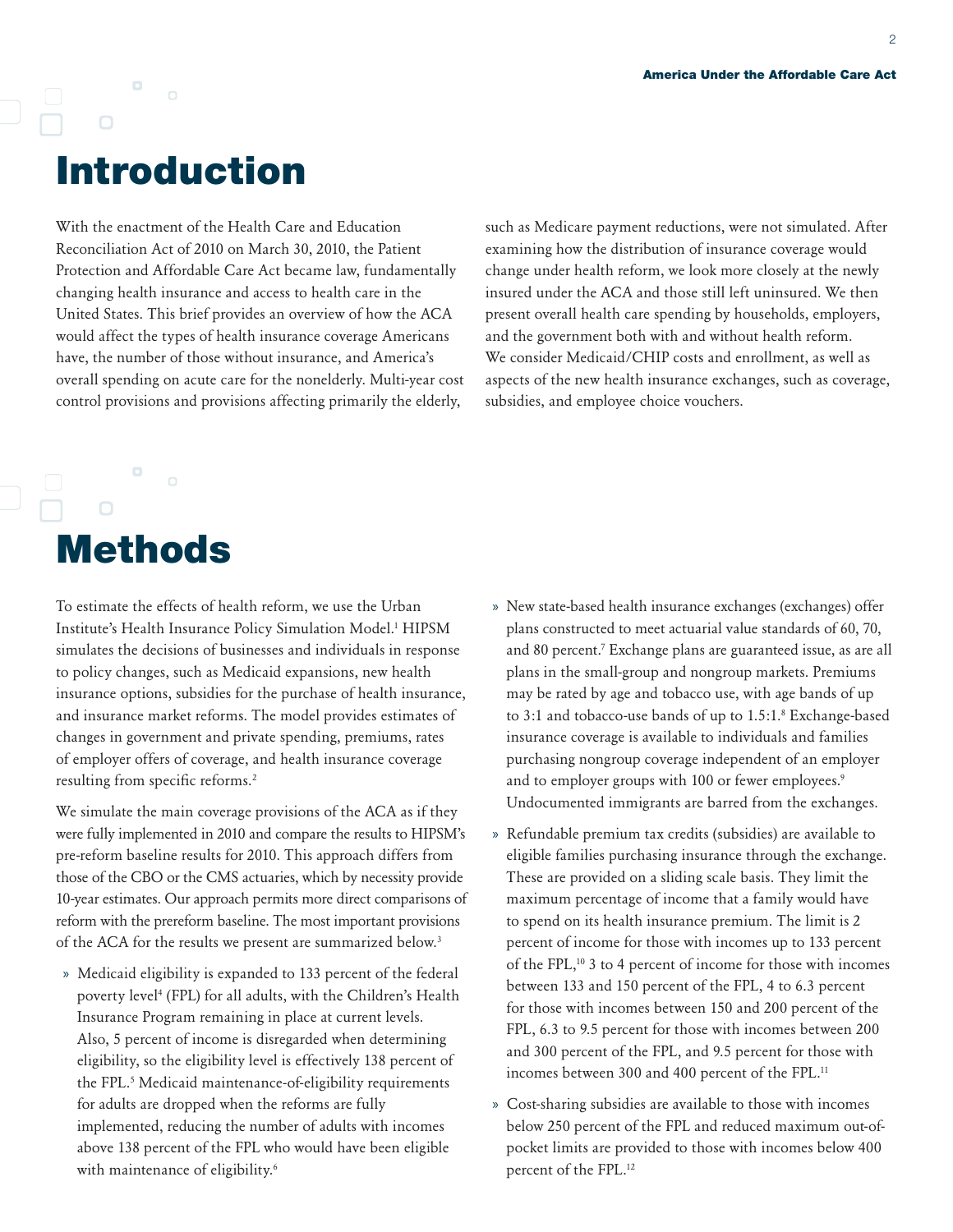- » There is an individual mandate introducing a penalty for remaining uninsured. Undocumented immigrants, Native Americans, prisoners, and those below the tax filing threshold will be exempt from the mandate. Exemptions will also be granted for hardships in obtaining coverage, religious conscience and if no affordable insurance coverage is available.[13](#page-13-12) The penalty when fully phased in will be the greater of 2.5 percent of income or \$695 for an individual or \$2,085 for a family (in 2016 dollars), not to exceed an applicable national average premium.
- » Regardless of income, employees of firms that offer coverage would be ineligible for subsidized coverage in the exchange unless the employee's share of the premium exceeds 9.5 percent of income or if the actuarial value of the employer's plan is less than 60 percent.
- » Employee choice vouchers are available to workers whose employers offer health insurance coverage through the workplace, whose incomes are below 400 percent of the FPL and whose share of the lowest offered employer-sponsored insurance (ESI) premium is between 8 and 9.8 percent of income. Qualified workers would receive a voucher for the amount that their employer would have contributed to their insurance premium if they had enrolled in the employer's plan. They can then apply this voucher to help pay for insurance through an exchange[.14](#page-14-0)
- » A small group tax credit is available to firms that offer health insurance, have 25 or fewer employees, and have workers with an average pay of less than \$50,000.
- » New assessments may apply to employers with more than 50 employees. If such a firm does not offer coverage and has at least one full-time employee who receives a subsidy in the exchange, a fee of \$2,000 per full-time employee is assessed, excluding the first 30 employees. Employers that do offer coverage but have at least one full-time employee who receives a subsidy are assessed the lesser of \$3,000 for each employee getting subsidies or \$2,000 per full-time employee.
- » There is risk adjustment in the nongroup and small-group ESI markets between plans both inside and outside the exchange.
- » Most health insurance market reforms apply to all nongroup and small-group (up to 100 workers) ESI policies issued inside or outside the exchange, except for grandfathered plans[.15](#page-14-1)

Many provisions of the ACA, particularly those related to the exchanges, allow states considerable freedom in implementation. Some of the provisions that we model with a single national policy will likely vary by state.

To model the individual mandate, we begin with the baseline HIPSM model, in which behavior is calibrated to reflect the results of the empirical health economics literature. The resulting model behavior is applicable for a voluntary health insurance regime; however, we must simulate how behavior would change in the presence of a mandate. Since a similar law only exists in Massachusetts after its health reforms, the only available empirical data are from that state[.16](#page-14-2) We thus use the Massachusetts Health Insurance Survey to inform the behavioral effects of individuals under a mandate. Our simulation of how behavior would change under the mandate has three components:<sup>[17](#page-14-3)</sup>

- 1. The applicable financial penalty. A computation of whether or not the penalty is applicable and the amount of the penalty as defined by the law, i.e., the fully phased in amount discounted to present dollars.
- 2. An additional "disutility" of not complying with the mandate. The mandate is more than a dollar amount, it is a legal requirement. Desire to comply with the law, or at least to avoid enforcement and the stigma of noncompliance, has often led to behavioral responses much stronger than the amount of the nominal penalty would suggest. The mandate has the effect of making being uninsured less desirable—we operationalize this in the model by applying an additional "psychic" penalty to being uninsured.<sup>18</sup>
- 3. A relatively small "spillover" disutility of being uninsured on populations not bound by the mandate. The mandate in Massachusetts was associated with an increase in coverage among those not actually bound by the mandate. We assume that this association was driven, in part, by a spillover effect of the mandate on those who were not bound by it who either mistakenly assumed they were or who reacted to a new social norm to have coverage. In addition to uncertainty about the current applicability of the mandate, people may also be making a judgment about whether they will lose their mandate exemption in the future due to rising income. For those exempt from the mandate, the amount of additional disutility of being uninsured is far smaller than for those bound by the mandate.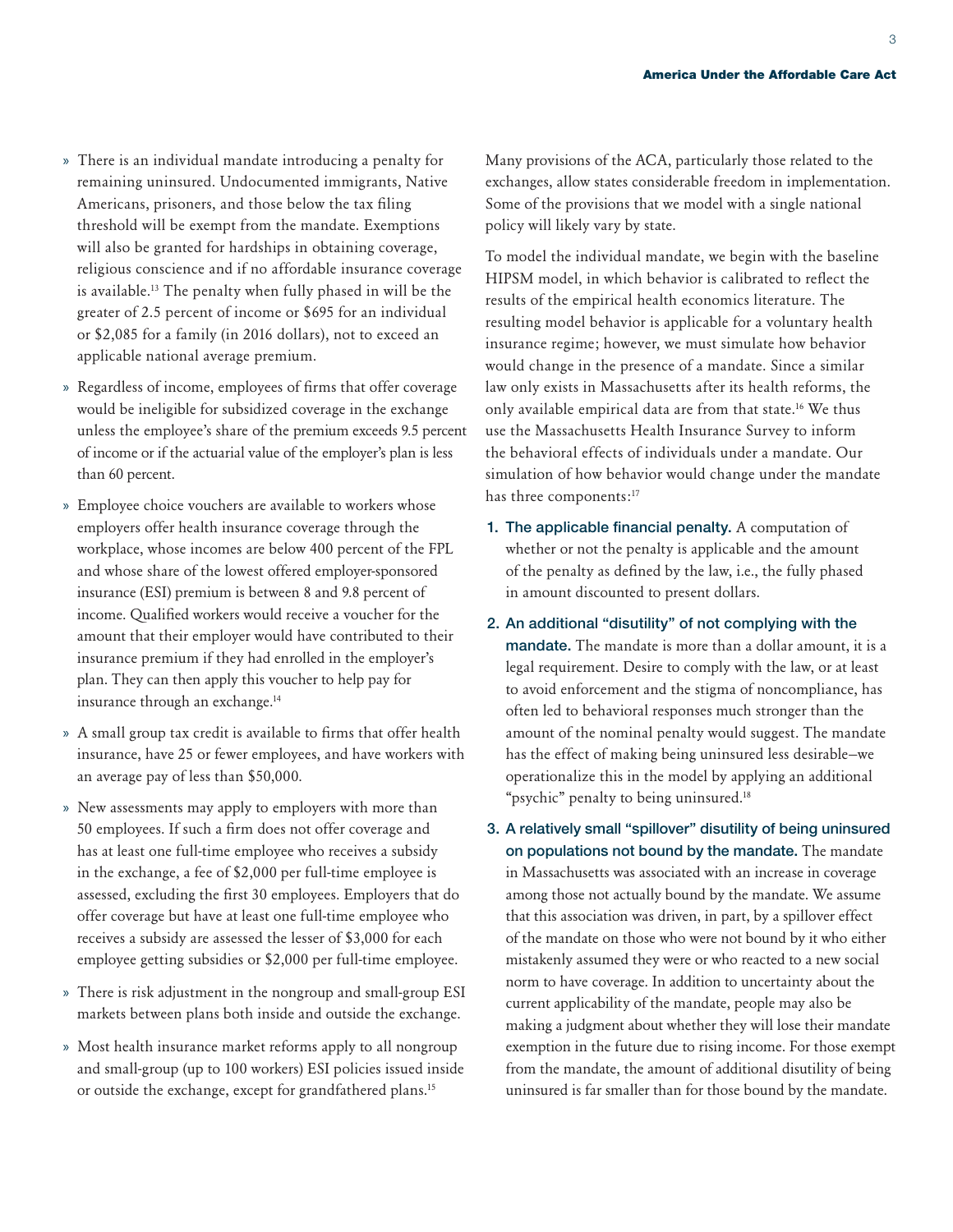# **Results**

#### Changes in Health Insurance Coverage

We first consider how health insurance coverage changes under the ACA. *Table 1* compares the distribution of coverage with and without health reform. Without reform, there would be 49.9 million nonelderly persons without health insurance (18.6 percent of the nonelderly population), as opposed to 22.1 million uninsured with reform (8.3 percent).<sup>19</sup> Thus, the ACA achieves a major goal of health reform, decreasing the uninsured by more than half. Below, we consider in more detail those insured under the ACA who would not have had insurance without reform and those still without insurance coverage under the ACA.

The number of persons covered by insurance through an employer under the ACA would remain largely unchanged (by 0.5 million people or 0.2 percent of the nonelderly population). More than half of nonelderly Americans (151.1 million or 56.4 percent) would still obtain coverage through an employer; 20.7 million of these would be covered by employer-sponsored plans in the new health insurance exchanges.

The new nongroup health insurance exchanges would insure 23.1 million nonelderly Americans (8.7 percent). Nongroup insurance outside the exchange would cover only 3.3 million (1.2 percent). Taking these two together, the nongroup market would grow dramatically in size from 14.8 million nonelderly persons covered without reform to 26.5 million after reform.

The Medicaid expansion under the ACA leads to significantly higher Medicaid/CHIP enrollment (59.7 million or 22.3 percent of the nonelderly) than without reform (42.9 million or 16 percent). Other types of public insurance coverage do not change significantly.



#### **Figure1:** Number of Uninsured by Income Group

*Source: Urban Institute analysis, HIPSM 2010.*

*\* We simulate the provisions of the Affordable Care Act as if fully implemented in 2010.*

|                               | <b>Without Reform</b> |         | With Reform <sup>a</sup> |         | Change  |          |  |
|-------------------------------|-----------------------|---------|--------------------------|---------|---------|----------|--|
| <b>Coverage (in millions)</b> |                       |         |                          |         |         |          |  |
| <b>Insured</b>                | 218.0                 | 81.3%   | 245.9                    | 91.8%   | 27.8    | $10.5\%$ |  |
| Employer (non-exchange)       | 151.6                 | 56.6%   | 130.4                    | 48.7%   | $-21.2$ | $-7.9%$  |  |
| Employer (exchanges)          | 0.0                   | $0.0\%$ | 20.7                     | $7.7\%$ | 20.7    | $7.7\%$  |  |
| Nongroup (non-exchange)       | 14.8                  | $5.5\%$ | 3.3                      | $1.2\%$ | $-11.6$ | $-4.3\%$ |  |
| Nongroup (exchanges)          | 0.0                   | $0.0\%$ | 23.1                     | 8.7%    | 23.1    | 8.7%     |  |
| Medicaid/CHIP                 | 42.9                  | 16.0%   | 59.7                     | 22.3%   | 16.7    | $6.3\%$  |  |
| Other (including Medicare)    | 8.7                   | $3.2\%$ | 8.7                      | $3.2\%$ | 0.0     | $0.0\%$  |  |
| <b>Uninsured</b>              | 49.9                  | 18.6%   | 22.1                     | $8.3\%$ | $-27.8$ | $-10.3%$ |  |
| <b>Total</b>                  | 268.0                 | 100.0%  | 268.0                    | 100.0%  | 0.0     | $0.0\%$  |  |

#### **Table 1:** Health Insurance Coverage Distribution of the Nonelderly in Baseline and Reform

*Source: Urban Institute analysis, HIPSM 2010.*

*a. We simulate the provisions of the Affordable Care Act as if fully implemented in 2010.*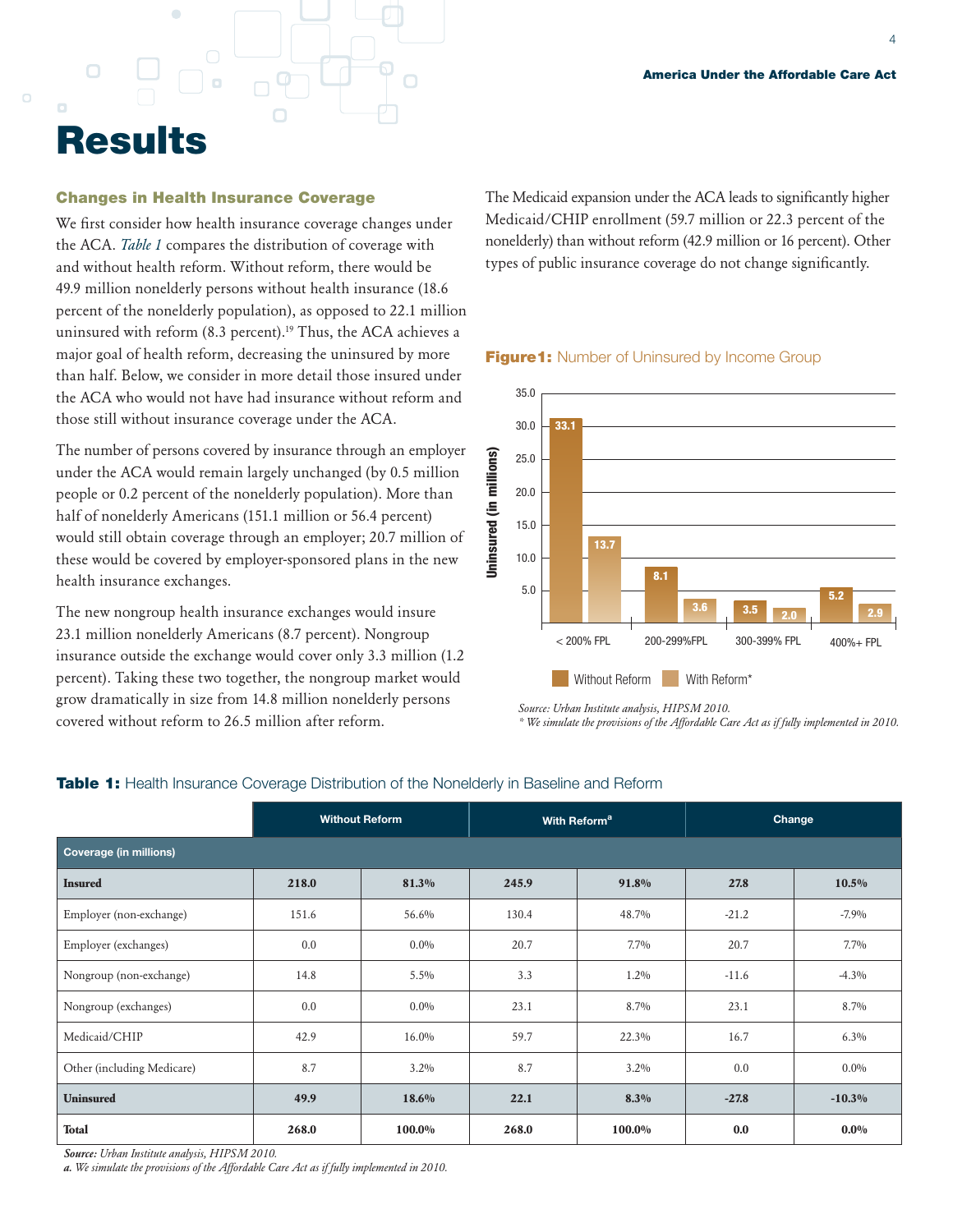America Under the Affordable Care Act

#### Changes in Those without Health Insurance

As we have seen, health reform would reduce the number of nonelderly Americans without health insurance by more than half to 22.1 million. *Figure 1* shows the distribution of the uninsured before and after reform by income group. The majority of the prereform uninsured (33.1 million) have household incomes below 200 percent of the FPL. The number of uninsured in this income category falls to 13.7 million under the ACA, a decrease of nearly 60 percent. In the next income group, from 200 to 299 percent of the FPL, the number of uninsured drops 56 percent from 8.1 million to 3.6 million under the ACA. Higher income categories also see significant declines in the uninsured, but there are far fewer uninsured in these groups to begin with. Note that there are more uninsured in the 400+ percent of the FPL group than in the 300 to 400 percent of the FPL group because there are about three times as many people in that income group; the uninsured rate is much lower in the higher income group.

#### Those Newly Insured under the ACA

In *Figure 2*, we take a closer look at the 49.9 million nonelderly Americans who would be uninsured without reform and see what type of insurance coverage they would obtain under the ACA, if any. The majority (59 percent) would be covered by public or private insurance, but 41 percent of them would remain uninsured. Medicaid and CHIP would cover 29 percent. The new heath insurance exchanges, either nongroup or ESI, would cover 19 percent, 17 percent in nongroup exchanges and 2 percent in ESI exchanges. ESI outside the exchange would cover 9 percent, and nongroup insurance outside the exchange would cover 2 percent.

**Figure 2:** Those Uninsured without Reform-What Coverage Would They Have with Reform?

#### The Remaining Uninsured

In *Figure 3*, we examine the 22.1 million nonelderly Americans who would be left without insurance under the ACA. More than a quarter of these would be undocumented immigrants, who are barred from both public coverage and the new health insurance exchanges. Nearly two-fifths of the remaining uninsured are eligible for Medicaid or CHIP, but have not enrolled. This group could be reached by more effective outreach or automatic enrollment. Eight percent are legal residents, ineligible for Medicaid and CHIP, and qualify for an affordability exemption from the individual mandate penalties. Finally, 28 percent (just over 6 million people) are subject to the mandate but choose to opt out of insurance coverage and risk the relevant penalties.[20](#page-14-6)

#### Changes in Health Care Spending

*Table 2* shows how spending on acute care for the nonelderly by different payers varies with and without reform. As noted earlier, we do not simulate multiyear cost control provisions or provisions such as Medicare payment reductions affecting primarily the elderly. Overall spending by individuals, employers, the government, and uncompensated care would be higher under the ACA than without reform by \$53.1 billion or 4.5 percent. As noted above, this does not account for various Medicare, Medicaid, and cost-containment provisions that would reduce net new spending. For comparison, *Table 1* shows that the number of nonelderly Americans with health insurance coverage is 12.7 percent higher under the ACA than without reform.

Government spending on acute care for the nonelderly (excluding all spending on the elderly and Medicaid long-term care spending on the non-elderly) would increase under the ACA



#### Figure 3: Those Left Uninsured under Reform

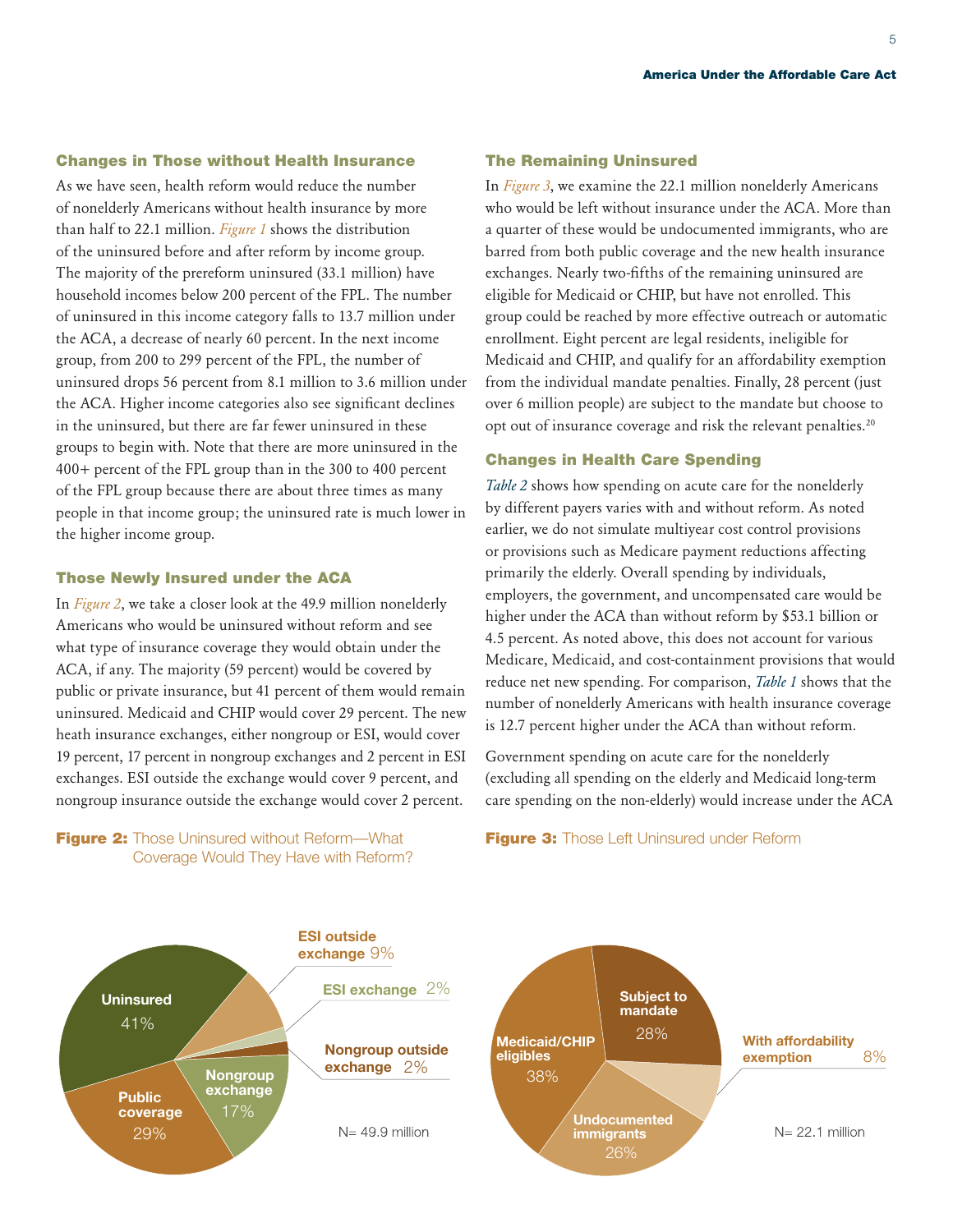by \$69.1 billion—from \$244.2 billion to \$313.3 billion. This is due mainly to the Medicaid expansion and increased enrollment by those already eligible for public coverage (\$53.6 billion) and premium and cost-sharing subsidies for households in the exchange (\$33 billion in premium and cost-sharing subsidies). The government also would pay \$4.5 billion in small employer tax subsidies and would collect \$21.9 billion in employer and individual penalties. The latter are not actually health care spending, but are the result of the ACA, so we include them.

Employer spending would be 0.6 percent lower under reform (\$510.2 billion) than without reform (\$515.3 billion). A decrease of \$19.2 billion in employer premium contributions is offset by \$17.6 billion in assessments paid by firms with 50 or more employees. Firms with fewer than 25 employees would receive \$4.5 billion in subsidies (tax credits). Employers would pay \$3 billion in employee choice vouchers their workers would use for purchasing exchange-based coverage.

Individuals would spend \$29.5 billion (or 8.7 percent) more for health care under the ACA than without reform (\$370 billion versus \$340.5 billion). The \$29.5 billion is less than one half of one percent of personal income of the nonelderly population. This increase is due almost entirely to spending on new health coverage and individual mandate penalties for those uninsured before reform (\$28 billion, not shown in the table). The 102.3 million nonelderly persons with incomes below 200 percent of the FPL would spend \$10.7 billion less under the ACA due to the Medicaid expansion and the substantial subsidies available to this group. The 71.6 million nonelderly with incomes between 200 and 400 percent of the FPL would see a total rise in spending of \$12.6 billion, reflecting a large increase in coverage and use of health care services. This group is eligible for some subsidies, but their generosity is phased down substantially as income increases. Finally, the 94.2 million nonelderly with incomes above 400 percent of the FPL would spend \$27.6 billion more. Most of these—in particular, those with ESI coverage—would see little increase in spending. The increase in both of the latter groups is due primarily to new premium spending by the previously uninsured.

Uncompensated care provided to those without insurance is a significant cost (\$69.7 billion without reform) currently paid by the federal government, state and local governments, health care providers, and others. The ACA would cut uncompensated care costs by 61 percent, to \$27.3 billion. These reductions would allow the government to cut outlays for programs that now support the uninsured. They could also result in lower private premiums and higher provider revenue.

|                                  | <b>Baseline</b><br>(in millions) | <b>After</b><br>Reform<br>(in<br>millions) | Change<br>(in millions) | Percent<br>Change |  |  |
|----------------------------------|----------------------------------|--------------------------------------------|-------------------------|-------------------|--|--|
| <b>Government Spending</b>       |                                  |                                            |                         |                   |  |  |
| Medicaid/SCHIP <sup>a</sup>      | \$244,180                        | \$297,740                                  | \$53,560                | 21.9%             |  |  |
| Premium subsidies                | \$0                              | \$26,860                                   | \$26,860                | n.a.              |  |  |
| Cost-sharing subsidies           | \$0                              | \$6,090                                    | \$6,090                 | n.a.              |  |  |
| Employer subsidies               | \$0                              | \$4,479                                    | \$4,479                 | n.a.              |  |  |
| Individual mandates              | \$0                              | $-$4,290$                                  | $-$ \$4,290             | n.a.              |  |  |
| <b>Employer</b> assessments      | \$0                              | $-$17,601$                                 | $-$17,601$              | n.a.              |  |  |
| <b>Net Government Spending</b>   | \$244,180                        | \$313,277                                  | \$69,097                | 28.3%             |  |  |
| <b>Employer Spending</b>         |                                  |                                            |                         |                   |  |  |
| ESI premiums                     | \$513,293                        | \$494,068                                  | $-$19,225$              | $-3.7%$           |  |  |
| <b>Employer</b> assessments      | \$0<br>\$17,601                  |                                            | \$17,601                | n.a.              |  |  |
| Voucher amount                   | \$0                              | \$2,995                                    | \$2,995                 | n.a.              |  |  |
| Employer subsidies               | \$0                              | $-$ \$4,479                                | $-$4,479$               | n.a.              |  |  |
| <b>Net Employer Spending</b>     | \$513,293                        | \$510,185                                  | $-$ \$3,108             | $-0.6%$           |  |  |
| <b>Individual Spending</b>       |                                  |                                            |                         |                   |  |  |
| Net out-of-pocket premiums       | \$180,786                        | \$211,538                                  | \$30,752                | 17.0%             |  |  |
| Net out-of-pocket cost-sharing   | \$159,694                        | \$154,138                                  | $-$ \$5,556             | $-3.5\%$          |  |  |
| Individual mandates              | \$0                              | \$4,290                                    | \$4,290                 | n.a.              |  |  |
| <b>Total Individual Spending</b> | \$340,479                        | \$369,966                                  | \$29,487                | $8.7\%$           |  |  |
| <200% FPL                        | \$70,513                         | \$59,824                                   | $-$10,689$              | $-15.2\%$         |  |  |
| 200-399% FPL                     | \$100,316                        | \$112,871<br>\$12,555                      |                         | 12.5%             |  |  |
| >400% FPL                        | \$169,650                        | \$197,271                                  | \$27,621                | 16.3%             |  |  |
| <b>Uncompensated Care</b>        |                                  |                                            |                         |                   |  |  |
| Total uncompensated spending     | \$69,633                         | \$27,250                                   | $-$ \$42,383            | $-60.9%$          |  |  |
| <b>Overall Spending</b>          | \$1,167,586                      | \$1,220,679                                | \$53,093                | 4.5%              |  |  |

Table 2: Health Care Spending of Government, Employers, Individuals, and Uncompensated Care in Baseline and Reform

*Source: Urban Institute analysis, HIPSM 2010.*

*Note: We simulate the provisions of the Affordable Care Act as if fully implemented in 2010. a. Spending on acute care costs for the nonelderly.*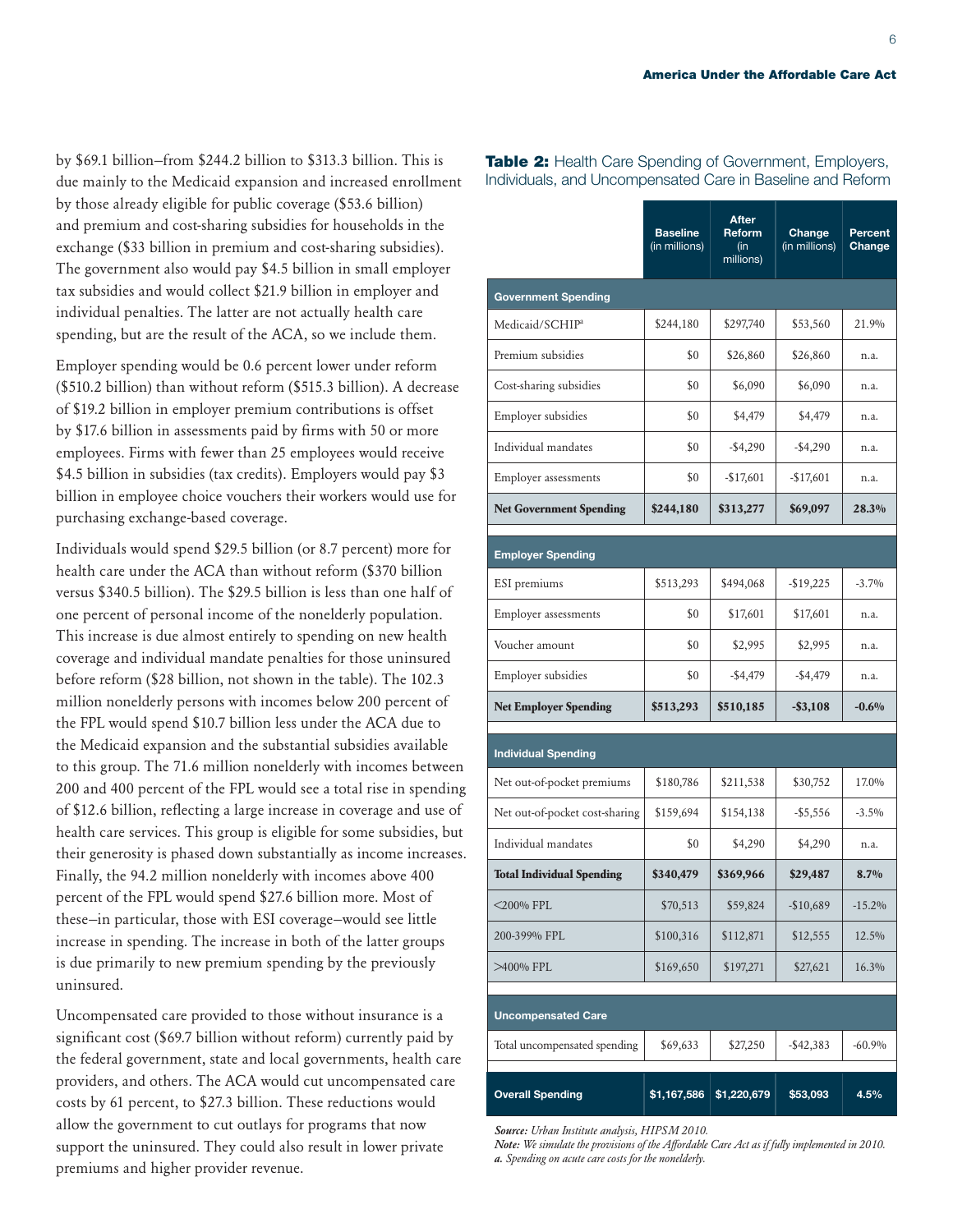In total, \$1,167.6 billion would be spent without health reform and \$1,220.7 billion would be spent under the ACA, an increase of 4.5 percent. As noted above, these estimates are for a single year based on health care costs for 2010. Provisions in the ACA such as multiyear cost-control provisions and savings from Medicare and Medicaid were not simulated[.21](#page-14-7) This increase in costs would fund an increase in insurance coverage of 12.8 percent.

#### The Medicaid Expansion

We now consider the ACA Medicaid expansion in greater detail. Without health reform, 42.9 million nonelderly people would be enrolled in Medicaid or CHIP during 2010. Under the ACA, the expansion of Medicaid to 133 percent of the FPL plus a 5 percent income disregard increases overall enrollment in Medicaid and CHIP to  $60.2$  million.<sup>[22](#page-14-8)</sup> Of the  $16.8$  million nonelderly persons who would newly enroll in Medicaid or CHIP under the ACA, 84 percent would have been uninsured without reform (*Figure 4*).

Figure 4: Those Who Newly Enroll in Medicaid Under the ACA—What Coverage Would They Have Had without Reform?



#### The remainder would have been covered by either ESI (8 percent) or nongroup (8 percent) policies.

In *Table 3*, we see that the expansion enrolls many more adults (13.1 million) than children (3.7 million). Children in this income range tend to already be eligible for CHIP. Also, the newly enrolled nonparent adults have dramatically lower expenses on average than current nonparent adult enrollees, \$3,601 versus \$13,833. Considered in aggregate, enrollment for adult nonparents increases 111 percent while the amount spent on them increases by only 28.7 percent. Under pre-ACA rules, adult nonparent enrollees have particularly high average costs. Many, for example, are in Medicaid because they are medically needy or enrolled in SSI. The drop in average costs under the ACA for this group is largely a result of eligibility being based on an income threshold rather than special eligibility categories whose members often have a disproportionately greater need for health care services.

#### **Figure 5:** Those Covered by the Nongroup Exchange—What Coverage Would They Have Had without Reform?



#### Table 3: Medicaid/CHIP Enrollment and Costs, with and without Reform

|                         | <b>Without Reform</b>          |                       | With Reform <sup>a</sup> |                                |                       |                        | <b>Change</b>                    |                  | Percent Change |                  |          |
|-------------------------|--------------------------------|-----------------------|--------------------------|--------------------------------|-----------------------|------------------------|----------------------------------|------------------|----------------|------------------|----------|
|                         | <b>Enrollees</b><br>(millions) | Cost<br>(billions \$) | Average<br>$cost($ \$)   | <b>Enrollees</b><br>(millions) | Cost<br>(billions \$) | Average<br>$cost$ (\$) | Cost per<br>new<br>enrollee (\$) | <b>Enrollees</b> | Cost           | <b>Enrollees</b> | Cost     |
| Children                | 27.6                           | 70.0                  | 2,536                    | 31.3                           | 75.7                  | 2,419                  | 2,046                            | 3.7              | 5.7            | 13.4%            | $8.1\%$  |
| Adult parents           | 6.3                            | 51.6                  | 8.190                    | 9.4                            | 61.8                  | 6,574                  | 3,459                            | 3.1              | 10.2           | 49.2%            | 19.8%    |
| <b>Adult Nonparents</b> | 9.0                            | 124.5                 | 13,833                   | 19.0                           | 160.2                 | 8,432                  | 3,601                            | 10.0             | 35.7           | 111.1%           | 28.7%    |
| <b>Total</b>            | 42.9                           | 246.1                 | 5,737                    | 59.7                           | 297.7                 | 4,987                  | 3,175                            | 16.8             | 51.6           | 39.2%            | $21.0\%$ |

*Source: Urban Institute analysis, HIPSM 2010.*

*a. We simulate the provisions of the Affordable Care Act as if fully implemented in 2010.*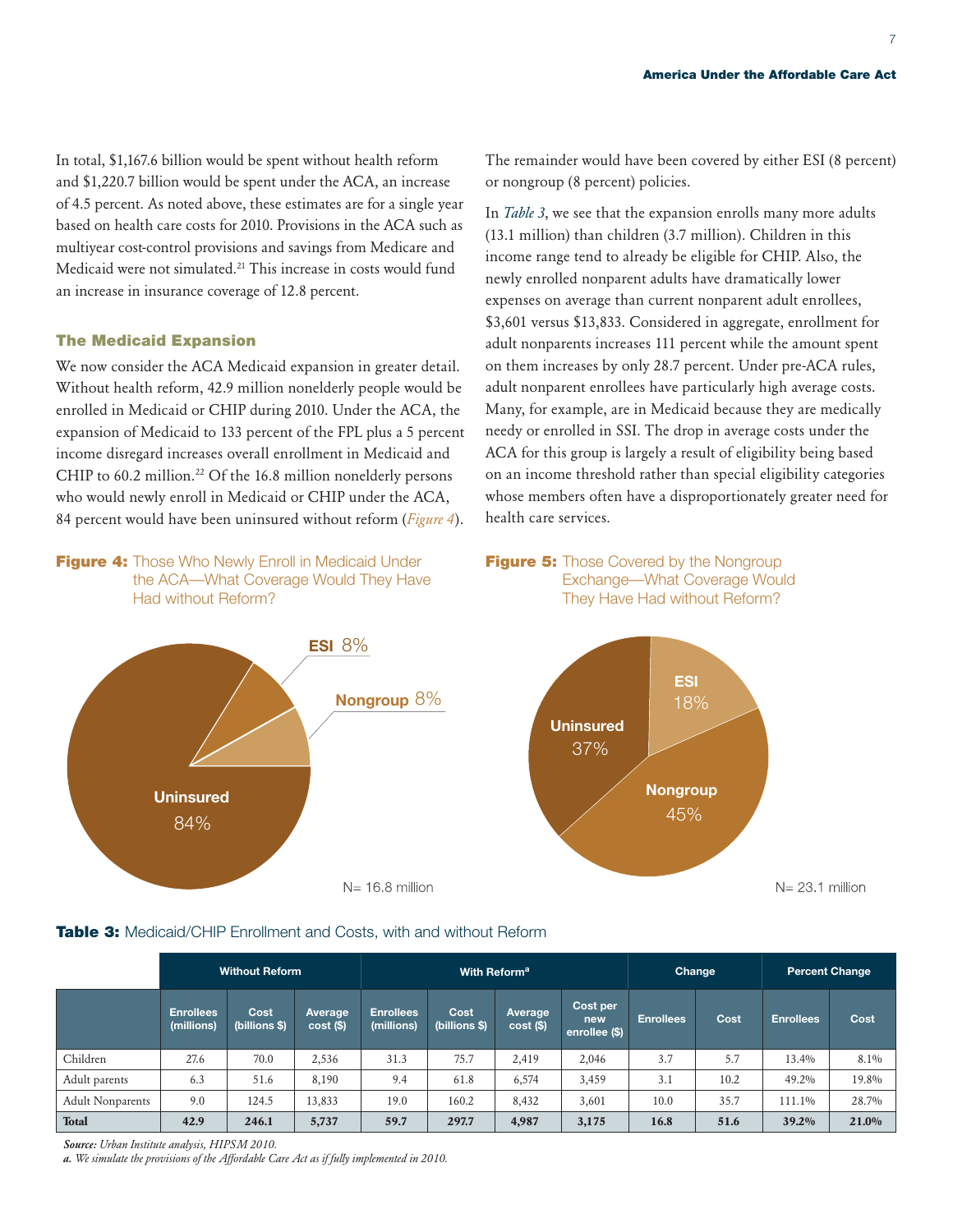#### The Nongroup Exchanges

Under the ACA, 23.1 million nonelderly persons would be covered under the new nongroup health insurance exchanges; 45 percent of these would have had nongroup coverage without reform (*Figure 5*). The exchange will, to a large extent, replace the existing nongroup market. There will, as we have seen, be a significant expansion of nongroup insurance coverage as well. Thirty-seven percent of those in a nongroup exchange would have been uninsured without health reform, and 18 percent would have had employer-sponsored coverage.

In *Tables 4 and 5*, we give an overview of coverage, subsidies, and vouchers in the nongroup exchange. More than two-thirds of the 23.1 million nonelderly Americans covered under the nongroup exchange are in the premium subsidy eligibility range (below 400

#### Table 4: Enrollment in the Nongroup Exchange by Income Group

|               | <b>With Reform</b>                      |                            |                                  |                            |                                         |                            |
|---------------|-----------------------------------------|----------------------------|----------------------------------|----------------------------|-----------------------------------------|----------------------------|
|               | <b>Single</b><br>policies<br>(millions) | <b>Percent</b><br>of total | Family<br>policies<br>(millions) | <b>Percent</b><br>of total | <b>Persons</b><br>covered<br>(millions) | <b>Percent</b><br>of total |
| $<$ 200% FPL  | 6.1                                     | 46.8%                      | 1.1                              | 27.0%                      | 8.2                                     | 35.4%                      |
| 200-300% FPL  | 2.6                                     | 20.2%                      | 0.9                              | 21.5%                      | 4.8                                     | 20.6%                      |
| 300-400% FPL  | 1.3                                     | 10.3%                      | 0.5                              | 12.2%                      | 2.7                                     | 11.7%                      |
| $400\% + FPL$ | 2.9                                     | $22.7\%$                   | 1.6                              | 39.3%                      | 7.4                                     | 32.3%                      |
| <b>Total</b>  | 12.9                                    | 100.0%                     | 4.2                              | 100.0%                     | 23.1                                    | 100.0%                     |

*Source: Urban Institute analysis, HIPSM 2010. Note: We simulate the provisions of the Affordable Care Act as if fully implemented in 2010.* percent of the FPL) (*Table 4*). Nearly half of the single policies are held by those with incomes below 200 percent of the FPL and only 22.7 percent are above 400 percent of the FPL. The distribution of family policies is very different, with 39.3 percent of policies held by those above 400 percent of the FPL. Most of the families in this income group enrolled in the exchange do not have an ESI offer, but the age-rating and choice of plans with a lower actuarial value than comprehensive ESI make the exchange attractive to some with offers as well, particularly younger workers.

Those below 200 percent of the FPL account for 55.3 percent of those receiving subsidies, 64.4 percent of premium subsidies, and 92.4 percent of cost-sharing subsidies (*Table 5*). The benefits of the voucher program are much more evenly distributed among those below 400 percent of the FPL.

#### Comparison with CBO Estimates

In *Table 6*, we compare our estimates of the distribution of health insurance coverage under health reform with those of the Congressional Budget Office.<sup>[23](#page-14-9)</sup> The focus of the CBO estimates is on multiyear spending and revenue projections, whereas in this research, we use a single-year simulation to present more detail in other areas. For example, under CBO estimates, provisions such as the exchanges phase in over several years. Thus, our estimates should be compared with their estimates of the earliest year in which the most important provisions are fully phased in, which is 2017. For comparison, we simulated the ACA in 2017 using the methodology developed in a series of papers last year.<sup>24</sup> We age our data using demographic and economic projections from 2010 to 2017.[25](#page-14-11) The behavior of households and firms is then simulated based on 2017. Thus, the results differ from the 2010

#### Table 5: Subsidies and Vouchers in the Nongroup Exchange by Income Group

|               | <b>With Reform</b>                                     |                            |                                                    |                     |                                                             |                     |                                                |                                                 |
|---------------|--------------------------------------------------------|----------------------------|----------------------------------------------------|---------------------|-------------------------------------------------------------|---------------------|------------------------------------------------|-------------------------------------------------|
|               | <b>Persons</b><br>receiving<br>subsidies<br>(millions) | <b>Percent</b><br>of total | <b>Total premium</b><br>subsidies<br>(billions \$) | Percent<br>of total | <b>Total cost-</b><br>sharing<br>subsidies<br>(billions \$) | Percent<br>of total | Persons<br>receiving<br>vouchers<br>(millions) | <b>Total voucher</b><br>amount<br>(billions \$) |
| $<$ 200% FPL  | 5.8                                                    | 55.3%                      | 17.3                                               | $64.4\%$            | 4.1                                                         | 92.4%               | 0.1                                            | 0.8                                             |
| 200-300% FPL  | 3.6                                                    | 34.0%                      | 7.4                                                | 27.7%               | 0.3                                                         | $7.6\%$             | 0.1                                            | 1.3                                             |
| 300-400% FPL  | 1.1                                                    | $10.6\%$                   | 2.1                                                | $7.7\%$             | 0.0                                                         | $0.0\%$             | 0.1                                            | 0.8                                             |
| $400\% + FPL$ | 0.0                                                    | $0.0\%$                    | 0.0                                                | $0.0\%$             | 0.0                                                         | $0.0\%$             | 0.0                                            | 0.1                                             |
| <b>Total</b>  | 10.5                                                   | 100.0%                     | 26.8                                               | 100.0%              | 4.4                                                         | 100.0%              | 0.4                                            | 3.0                                             |

*Source: Urban Institute analysis, HIPSM 2010. Note: We simulate the provisions of the Affordable Care Act as if fully implemented in 2010.*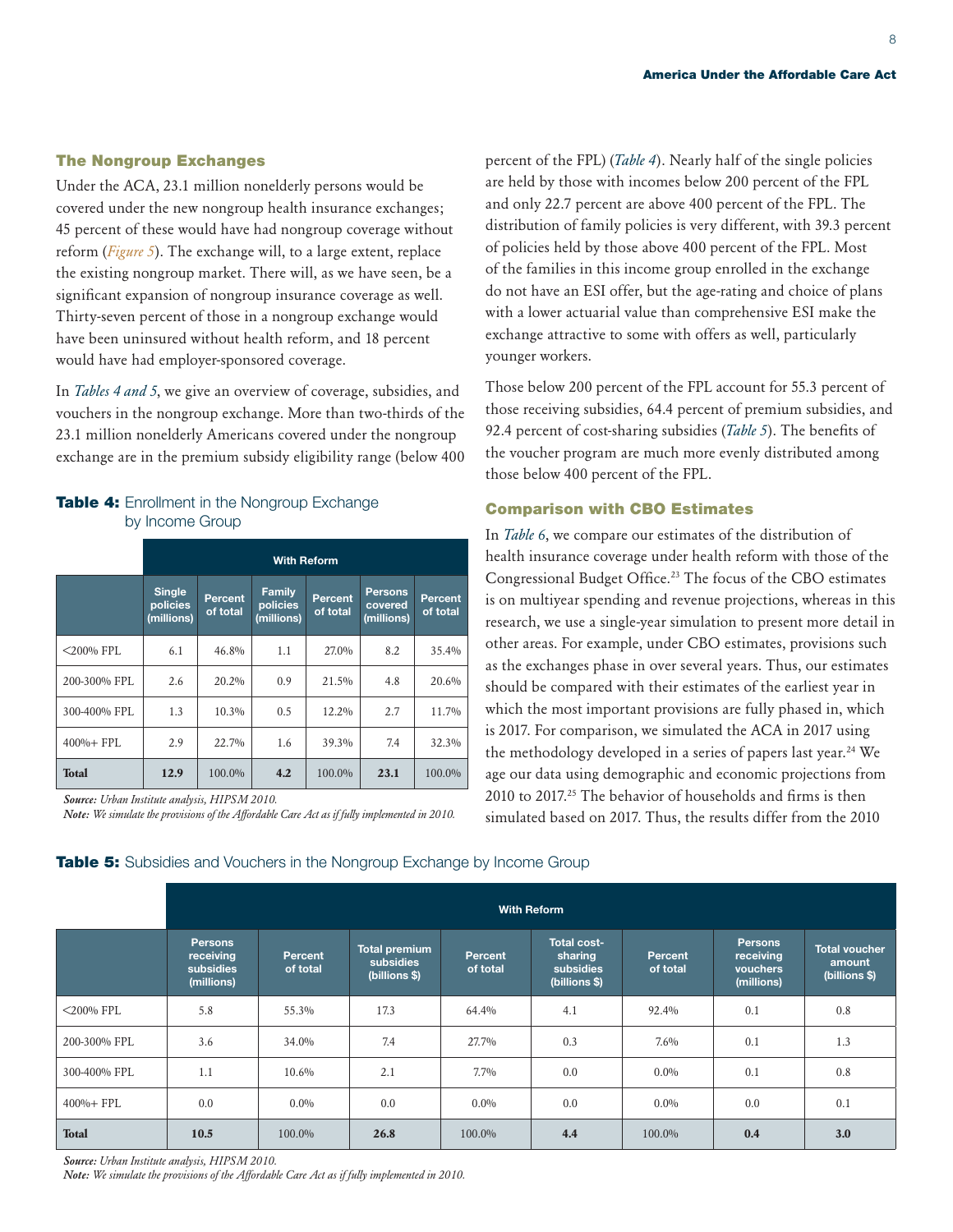#### Table 6: Comparison of Estimated Coverage and Selected Costs for 2017 under the ACA

|                                            | <b>CBO</b> | <b>HIPSM</b> |
|--------------------------------------------|------------|--------------|
| <b>Coverage (in millions)</b>              |            |              |
| Employer (exchange and non-exchange)       | 57%        | $55\%$       |
| Nongroup and other public                  | 90/0       | 40/0         |
| Exchange nongroup                          | $8\%$      | $8\%$        |
| Medicaid/CHIP                              | 19%        | 24%          |
| Uninsured                                  | $8\%$      | 90/0         |
| Selected Government Costs (in billions \$) |            |              |
| Medicaid/CHIP costs due to the expansion   | 87         | 101          |
| Premium and cost-sharing subsidies         | 75         | 51           |
| <b>Total</b>                               | 162        | 152          |

*Source: Urban Institute analysis, HIPSM 2010 and CBO analysis, March 20, 2010.*

results presented elsewhere. These 2017 results are presented only for comparison with CBO's 2017 results.

The two estimates of coverage are very similar despite differences in the simulation models used. The largest coverage differences are for Medicaid/CHIP and nongroup and other public. These are in part due to higher Medicaid/CHIP take-up rates and in part to differences in aging from 2010 to 2017 (explained below). To show that our costs are not incompatible with the CBO's, we compare estimates of the two largest components of government costs, the Medicaid/CHIP expansion and subsidies in the exchanges. The CBO has higher subsidy costs and lower Medicaid costs than our estimates, but the total of these two is very similar.[26](#page-14-12) The following are likely explanations of these differences, with further explanations of our methodology where needed:

» The most important difference is in Medicaid take-up rates. We assume somewhat higher rates than the CBO appears to assume. We calibrate the behavior of our model so that

a standard expansion of Medicaid and CHIP achieves take-up rates consistent with the empirical literature.[27](#page-14-13) We start with target take-up rates for the uninsured between 60 and 70 percent, depending on person type and income group. But, the ACA contains important provisions that would increase take-up. States are required to establish a web site capable of determining eligibility for Medicaid and automatically enrolling eligibles. Hospitals would be able to make presumptive eligibility determinations. There would be other new requirements for simplifying enrollment and renewal of Medicaid and CHIP. After taking these and other factors into account, HIPSM generates a take-up rate of about 73 percent for the uninsured who are newly eligible. This rate is higher than the initial rate due to outreach and enrollment simplification provisions in the ACA, as well as a modest indirect effect of the individual mandate as observed in health reform in Massachusetts.

- » Our economic projections from 2010 to 2017 are not identical to those used by CBO. Also, we project that current trends in the distribution of income will continue. CBO's income distribution projections may differ from ours.<sup>26</sup> These differences could explain much of the difference in ESI, Medicaid/CHIP, and nongroup coverage.
- » The nongroup and other public category in the CBO report combines multiple forms of coverage, making it more difficult to explain differences. An important reason for the difference is very likely to be in projections of nongroup coverage outside the exchange. As explained above, we simulate risk adjustment between the nongroup markets inside and outside the exchange and standards for premium rating and benefit packages that apply to both. We do not simulate grandfathered plans. Reflected in our estimates is the view that it will be difficult for non-grandfathered plans outside the exchange to differentiate themselves from exchange plans unless a state aggressively restricts the number of plans allowed into the exchange. As grandfathered plans decline, the non-exchange, nongroup market is likely to be small and may disappear entirely in some states.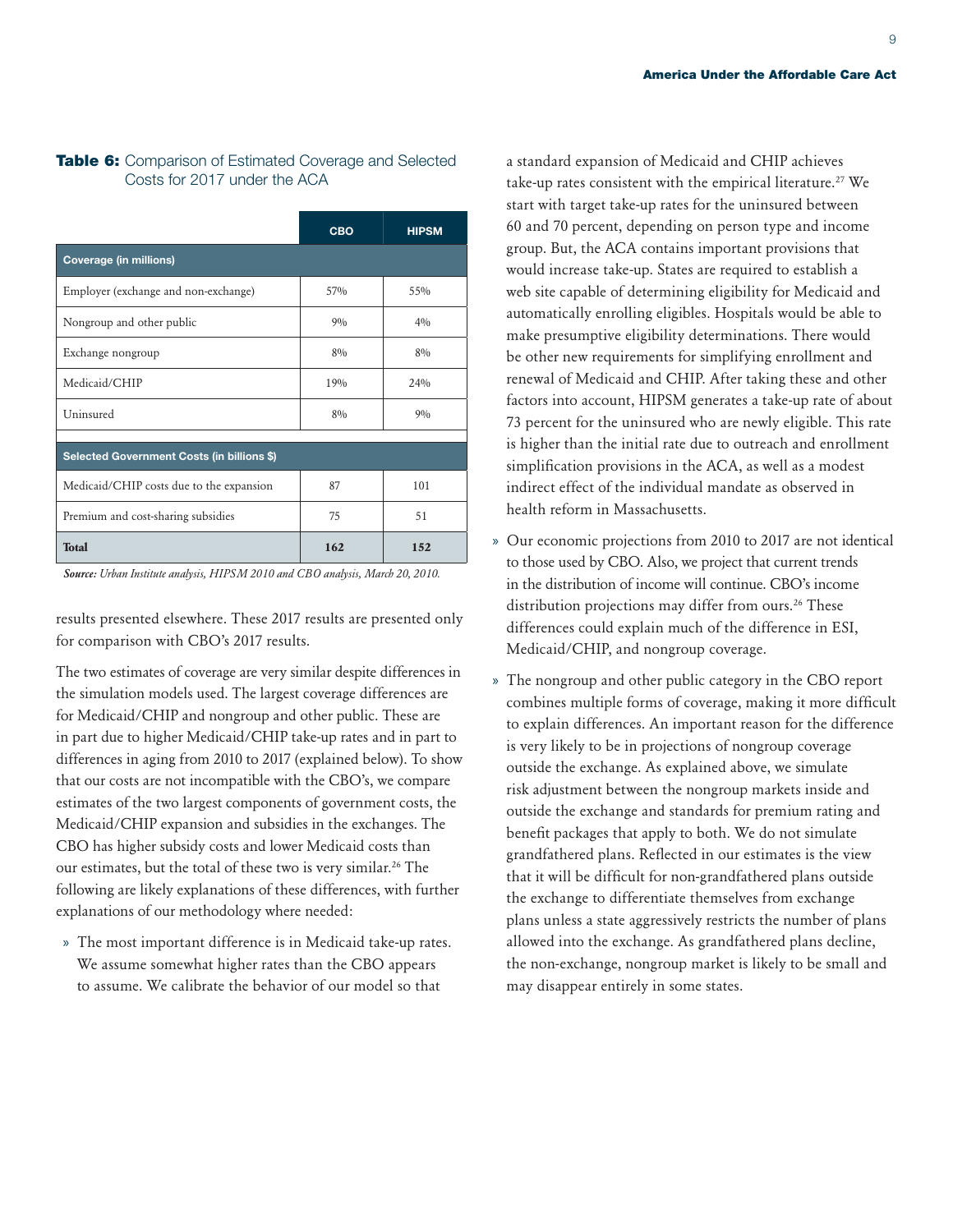## **Discussion**

 $\Box$ 

 $\Box$ 

A Large Expansion of Insurance Coverage. Health reform would cut the number of nonelderly persons without health insurance by more than half, from 49.9 million to 22.3 million. Of the 27.6 million who would gain insurance coverage under health reform, slightly more than half would gain public coverage through the Medicaid expansion; the rest would purchase private insurance. Our analysis of those left uninsured under the ACA suggests some policy changes that could significantly increase insurance coverage. Nearly two-fifths of the 22.3 million left uninsured would be eligible for Medicaid or CHIP. These could be reached by increased outreach or an expansion of automatic enrollment programs. Tax returns, for example, could be examined to identify and enroll eligibles. Similarly, tax filers could be automatically notified of health insurance subsidies in the exchange for which they would be eligible. Just over a quarter of the uninsured are undocumented immigrants. These are barred by law from all of the benefits of health reform and are even prevented from purchasing coverage in the exchange with their own money.

Little Change in Employer Coverage. The number of people covered by employer-sponsored insurance plans would remain largely unchanged under the ACA; 56 percent of nonelderly persons would still be covered by ESI plans. Many of these would be covered by plans in the new exchanges offered as benefits by small employers. Some small employers would drop, but others would begin offering coverage resulting from increased worker demand due to the mandate and other factors. A forthcoming policy brief will examine ESI under health reform in greater detail.

Expansion of the Nongroup Market in Exchanges. Nearly 10 percent of the nonelderly would be covered by nongroup insurance policies. The vast majority of these would be covered by the exchanges. Undocumented immigrants cannot purchase coverage in the exchange, so those purchasing coverage would do so outside the exchange. However, the individual mandate and associated penalties do not apply to them. With risk adjustment and minimum benefit requirements, how nongroup policies outside the exchange would differentiate themselves from those inside and remain competitive is not clear. A nongroup market outside the exchange would almost certainly need more than demand from undocumented immigrants to remain viable; such coverage may vanish entirely outside the exchange in some states.

More than two-thirds of those enrolled in the nongroup exchanges would be in the subsidy eligibility range, below 400 percent of the FPL. More than half of those in the nongroup exchanges would be covered under single policies, and nearly half of those would be held by persons below 200 percent of the FPL. Those below 200 percent of the FPL, single or family, account for nearly two-thirds of premium subsidy costs and more than 90 percent of cost-sharing subsidy costs. The benefits of employee choice vouchers are distributed much more evenly among those below 400 percent of the FPL.

Increased Medicaid Coverage. The Medicaid expansion in the ACA would increase the enrollment of nonelderly Americans in Medicaid and CHIP by 16.8 million, with total enrollment reaching 59.7 million people. Most of the new enrollees will be adults, particularly adults who are not parents. Children below 138 percent of the FPL are already eligible for CHIP in many states, so they are much less likely to gain eligibility for public coverage. Since Medicaid eligibility under the ACA is based on an income threshold rather than on eligibility pathways that may depend on combinations of income, health status, and spending, the new adults enrolled will be dramatically cheaper to cover, on average, than current Medicaid-enrolled adults. For example, the average cost of a newly enrolled nonelderly adult nonparent would be about \$3,600, while the average cost of a nonelderly adult nonparent enrolled under prereform Medicaid would be more than \$13,800.

Increased Overall Spending. Total system spending on acute care for the nonelderly would be 4.5 percent higher under health reform than without health reform. It should be noted that our results are based on health expenditures for 2010; the effects of various Medicare and Medicaid savings and cost-control provisions over time are not simulated. Those who would gain insurance coverage under the ACA are in general less expensive than those who are currently insured. An important reason for this is that in the current voluntary health insurance markets, those with high health costs have a higher demand for insurance and those with low costs are more likely to take the risk of going without it. The ACA covers more of the latter, both with carrots, such as exchange subsidies, and sticks, such as the individual mandate. Also, there will likely be administrative cost savings associated with the new health insurance exchanges.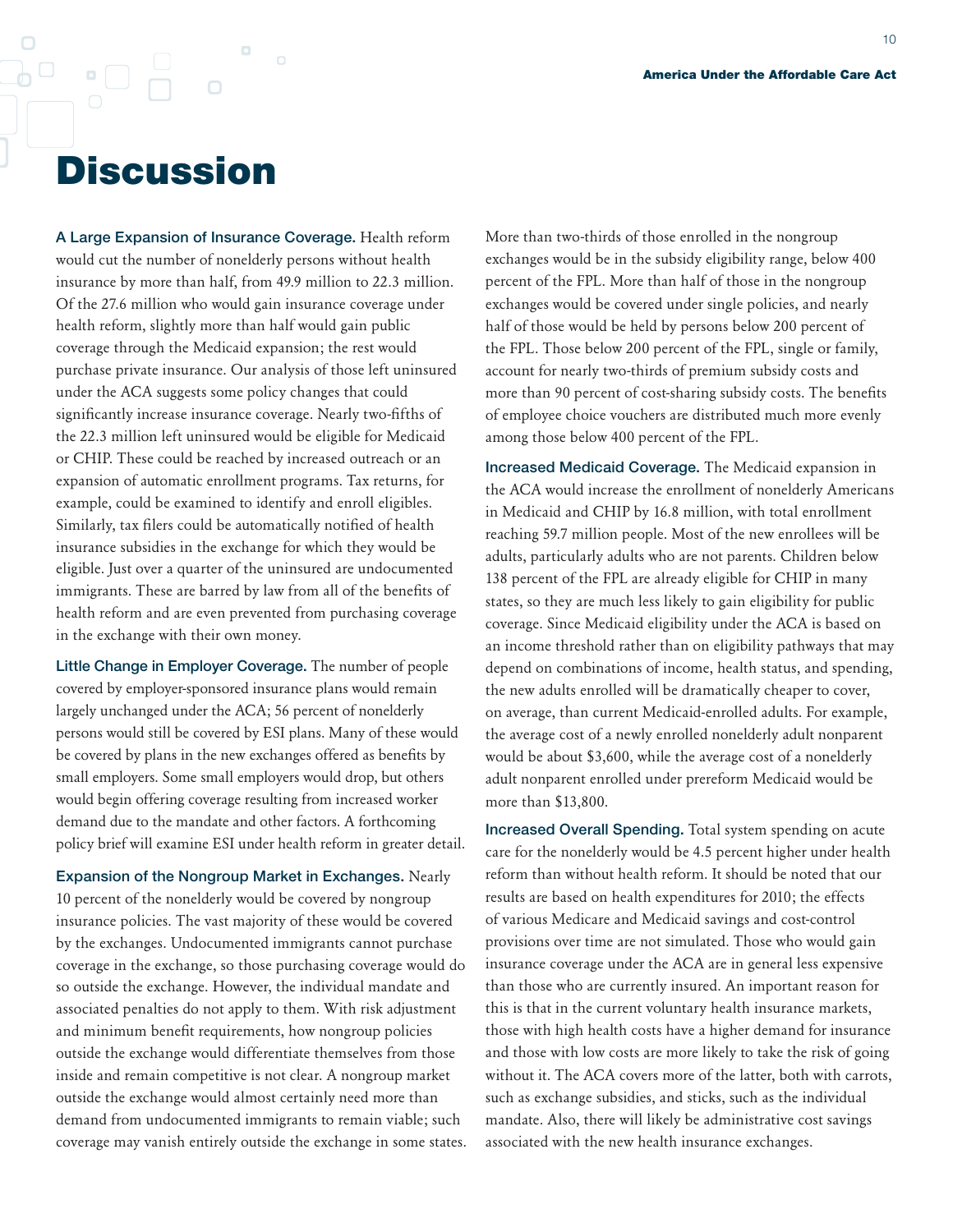Little Change in Total Employer Spending. The total health care costs to employers would be nearly the same under the ACA as without reform. A savings of \$19.2 billion in premium contributions would be offset by \$17.6 billion in assessments on employers with more than 50 employees. The smallest employers would receive \$4.5 billion in tax credits, and employers would pay \$3 billion in employee choice vouchers. Employers may deduct the full amount of any vouchers they issue from their taxes. We do not simulate corporate income taxes, so the savings from this deduction are not included.

Increased Total Individual Spending for Those Uninsured

Without Reform. Individual spending on health care would increase by 8.7 percent under the ACA, due mostly to spending on new health insurance by those uninsured before reform. As noted, the increase in individual spending is less than one half of one percent of personal income. Nonelderly Americans under 200 percent of the FPL would spend significantly less in total on health care under reform due to the Medicaid expansion and generous subsidies available in the exchange. Those with incomes between 200 and 400 percent of the FPL would in total spend somewhat more. Exchange subsidies are available for this group, but their generosity is far less than for those below 200 percent of the FPL. The total health care spending of those above 400 percent of the FPL—and thus ineligible for subsidies—would also increase. Most middle- and higher-income Americans—in particular, those with ESI coverage—would see little increase in spending. The increase is due primarily to new premium spending by the previously uninsured.

The results from *Table 2* are aggregate costs, determined both by the number of people covered and their average cost. It must be emphasized that individual health care costs alone are not enough to judge whether an individual or family is better off. Health insurance hedges against the risk of high health care expenses. Spending more money to purchase a more comprehensive insurance policy may well be a better choice for an individual or family. This is particularly true of those currently uninsured. They do not pay premiums, but they incur risk. Further, much of the health care cost of the uninsured ends up as uncompensated care.

Substantially Reduced Uncompensated Care. The cost of uncompensated care provided to the uninsured declines by 60 percent, resulting in savings of \$42.3 billion. It is a substantial offset to the increase in other costs under the ACA, equal to 61 percent of the net amount spent by the government. Not all of the savings would be realized by the government as some uncompensated care is paid for by others such as health care providers. However, it has been estimated that about threequarters of uncompensated care is financed by federal, state, and local governments, through DSH payments and other provisions.<sup>29</sup>

In this paper, we have provided an overview of the effects of the ACA compared to what the situation would be without health reform. Our single-year estimates complement the 10-year cost estimates previously released by CBO and the CMS Office of the Actuary, providing many results—particularly for coverage and transitions in coverage—that are either new or presented in greater detail. Forthcoming research will build on what is presented here and will focus on specific issues in health reform.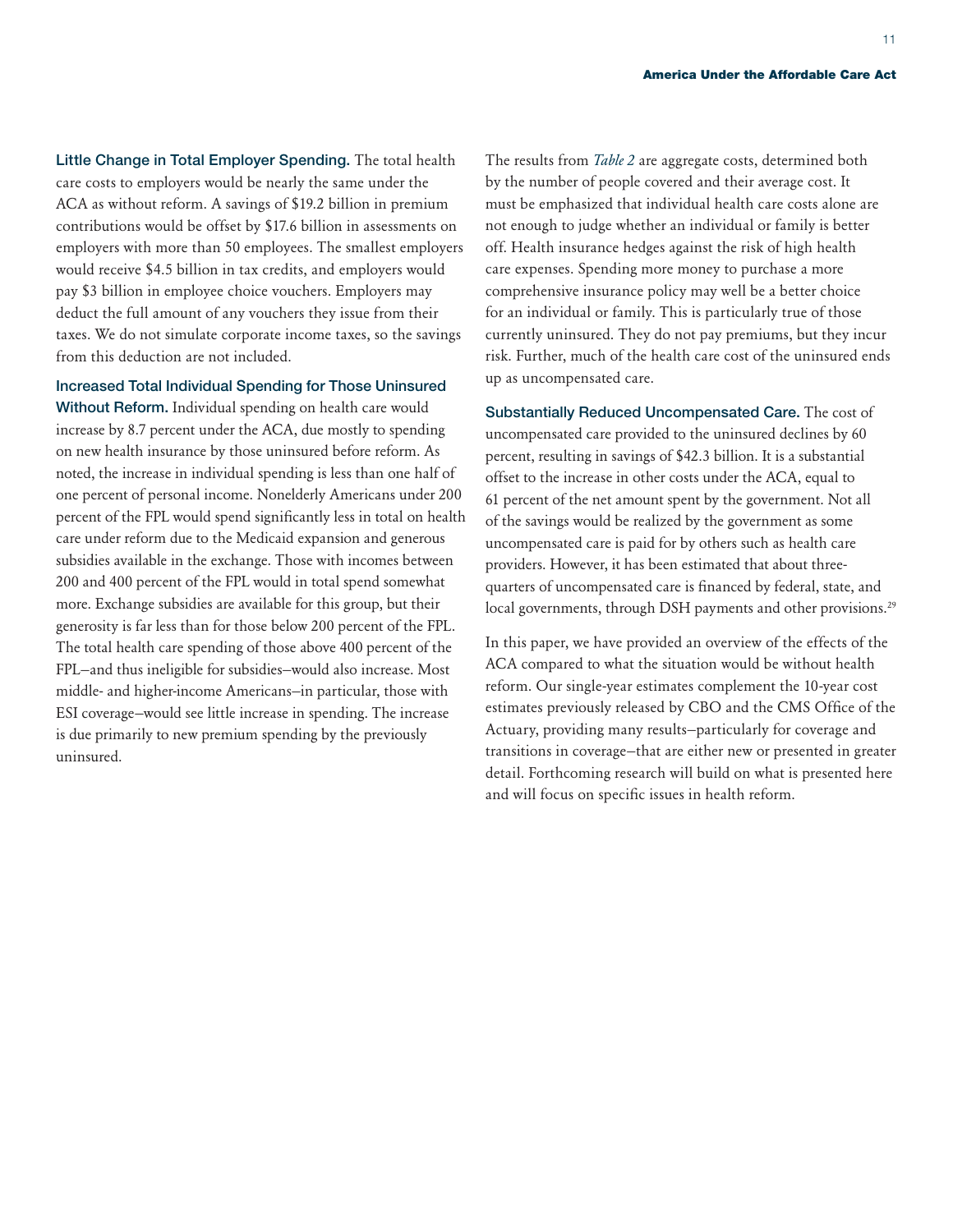

- <span id="page-13-0"></span><sup>1</sup> For more about HIPSM and a list of recent research using it, see http://www.urban. org/uploadedpdf/412154-Health-Microsimulation-Capabilities.pdf. A more technical description of the construction of the model can be found in Bowen Garrett, John Holahan, Irene Headen, and Aaron Lucas, "The Coverage and Cost Impacts of Expanding Medicaid" (Washington, DC: The Kaiser Commission on Medicaid and the Uninsured, 2009), http://www.urban.org/url.cfm?ID=411905.
- <span id="page-13-1"></span><sup>2</sup> HIPSM uses data from several national data sets: the March Current Population Survey (CPS) Annual Social and Economic Supplement, the February CPS Contingent Work and Alternative Employment Supplement, the Medical Expenditure Panel Survey (MEPS), the Statistics of Income (SOI) Public Use Tax File, and the Statistics of U.S. Business. Distributions of coverage are based on March CPS data with adjustments for the Medicaid undercount.
- <span id="page-13-2"></span><sup>3</sup> For more details, see, for example, the Kaiser Family Foundation's Summary of New Health Reform Law, http://www.kff.org/healthreform/8061.cfm.
- <span id="page-13-3"></span>In the 48 contiguous states and the District of Columbia, the 2009 federal poverty level is \$14,570 for a family of two and \$22,050 for a family of four. The 2009 levels were still in effect for 2010 at the time of writing. For more information, see http://aspe.hhs.gov/ poverty/09poverty.shtml.
- <span id="page-13-4"></span><sup>5</sup> The requirement that eligibility for Medicaid be based on modified AGI would eliminate certain income disregards currently used in determining eligibility. The 5 percent disregard was intended as a substitute.
- <span id="page-13-5"></span><sup>6</sup> For this simulation, we drop maintenance of effort for adults above 138 percent of the FPL who gain Medicaid eligibility through Section 1115 waivers or special state programs. States may be more or less aggressive in rescinding maintenance of eligibility than simulated here. We preserve Medicaid and CHIP maintenance-of-eligibility requirements for children, since these are mandated until 2019.
- <span id="page-13-6"></span>Actuarial value reflects the share of average covered benefits paid by the insurer, where the remaining amount is the responsibility of the enrollee. The ACA allows exchange plans to offer a 90 percent actuarial value plan as well. We do not model this in the exchange. Such a package would be significantly more comprehensive than a typical ESI plan now; even the 80 percent plan would be more comprehensive than many current ESI plans for small and medium-sized firms. In Massachusetts under health reform, the most generous policy in the Connector (a program similar to the ACA's nongroup exchanges) has low enrollment. We

do not model the catastrophic-only plan available to some young adults and to those exempt from the individual mandate. The experience of Massachusetts under health reform suggests that this provision would have not have a large impact. We also do not model the option for a state basic health plan. A forthcoming policy brief will focus on this option.

- <span id="page-13-7"></span><sup>8</sup> This means, for example, that the premium charged to the oldest policyholders may be at most three times the premium charged to the youngest policyholders and tobacco users can be charged 1.5 times as much as nonusers.
- <span id="page-13-8"></span>We model a merged exchange providing coverage to both individual and small-group purchasers. States can choose to have separate exchanges for these two markets. We have simulated the latter option and the results do not differ substantially from those presented here. The SHOP exchanges are implemented as follows. Employers offer the same policies as in the nongroup exchanges. Total premiums for an employer's SHOP plan are based on the age and tobacco use distribution of their workers, i.e., employers contribute the same to all workers regardless of age or tobacco use. There are currently some small firms who selfinsure. We simulate this and allow them to continue if they choose to do so. Some believe that more small firms may start self-insuring to avoid certain insurance market reforms; we do not simulate such behavior.
- <span id="page-13-9"></span><sup>10</sup> Those eligible for Medicaid would not be eligible for subsidies. Note that legal immigrants with incomes below 138 percent of the FPL who have been in the United States less than five years are not eligible for Medicaid but would be eligible for subsidies in the exchange.
- <span id="page-13-10"></span><sup>11</sup> It is not entirely clear how the computation of premium subsidies would be affected by tobacco rating; this will be determined through regulations. The use of age-rated premiums is explicit in the legislation, that is, the maximum amount a subsidy-eligible person would have to pay in premiums would not vary by age, but that is not true of tobacco rating. The most likely interpretation, which we simulate, is that the additional cost of a tobacco-use policy is borne by the subsidy-eligible policyholder rather than the government.
- <span id="page-13-11"></span><sup>12</sup> The cost-sharing subsidies are 94 percent actuarial value (AV) for 100 to 150 percent of the FPL, 85 percent AV for 150 to 200 percent of the FPL, and 73 percent AV for 200 to 250 percent of the FPL.
- <span id="page-13-12"></span><sup>13</sup> Specifically, under the ACA, an uninsured *individual* is exempt from penalty if the individual premium he or she faces is more than 8 percent of *family* income. According to the Joint Committee on Taxation's *Technical Explanation of the Revenue Provisions of the "Reconciliation Act of 2010, as amended, in combination with the Patient Protection and Affordable*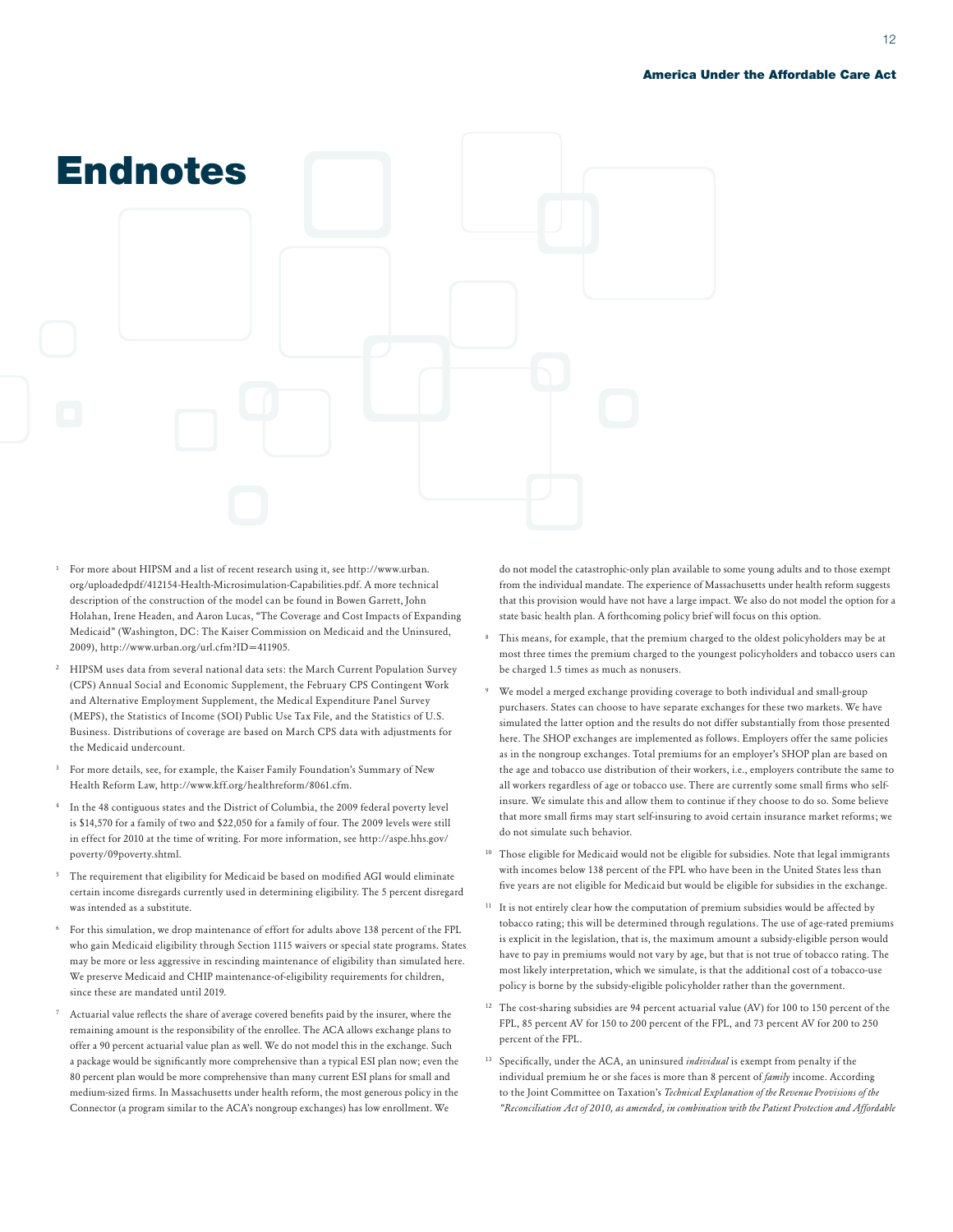*Care Act"* (JCX-18-10, March 21, 2010), if self-only coverage is affordable for the worker but family coverage is not, the employee will be subject to the penalty for nonenrollment, while the family members eligible for employer coverage through that employee would not be penalized. It is unclear at the present time whether those family members would then be eligible for subsidies for coverage purchased through the exchange. JCT's explanation of this provision highlighted the lack of clarity in the language of the statute. Their interpretation is not binding; the precise rules will be specified in regulations issued by the executive branch. It is, however, the most authoritative interpretation currently available, so we use it in our modeling. The ACA also allows other financial hardship exemptions to be granted. The requirements for these are left to the discretion of the Secretary of the Department of Health and Human Services.

- <span id="page-14-0"></span><sup>14</sup> For more about vouchers, see Matthew Buettgens and Linda Blumberg, "Making Health Reform More Affordable for Working Families: The Effect of Employee Choice Vouchers" (Washington, DC: The Urban Institute, 2010), http://www.urban.org/url.cfm?ID=412025.
- <span id="page-14-1"></span><sup>15</sup> Certain market reforms do apply to large employers and grandfathered plans, for example, the prohibition against rescissions, and lifetime and annual benefit limits. For more detail, see Linda J. Blumberg, "How Will the Patient Protection and Affordable Care Act Affect Small, Medium, and Large Businesses?"(Washington, DC: The Urban Institute, 2010), http://www.urban.org/UploadedPDF/412180-ppaca-businesses.pdf.

We do not simulate grandfathered plans. These will largely disappear over time, and our intent is to simulate the ACA in a steady-state marketplace.

- <span id="page-14-2"></span>Sharon K. Long, Allison Cook, and Karen Stockley, "Access to Health Care in Massachusetts: Estimates from the 2008 Massachusetts Health Insurance Survey" (Washington, DC: The Urban Institute, 2010), http://www.urban.org/url. cfm?ID=1001403. See also earlier work using the Massachusetts Health Insurance Survey by Sharon Long and other co-authors.
- <span id="page-14-3"></span><sup>17</sup> For more details, see Matthew Buettgens, Bowen Garrett, and John Holahan, "Why the Individual Mandate Matters" (Washington, DC: The Urban Institute, forthcoming).
- <span id="page-14-4"></span><sup>18</sup> Behavior in HIPSM is modeled in an expected utility framework. This "penalty" is thus the utility of complying with the law.
- <span id="page-14-5"></span><sup>19</sup> The number of uninsured without health insurance is based on results from the 2009 Current Population Survey aged to 2010. This was the latest CPS available at the time of writing. The aging takes into account demographic changes projected by the Census

Bureau as well as economic changes, such as changes in the unemployment rate. The latest 2010 CPS released mid-September showed an estimated 50.7 million uninsured. Our 2010 estimate is somewhat lower due primarily to the Medicaid undercount adjustment, which results in fewer uninsured than the unadjusted CPS.

- <span id="page-14-6"></span><sup>20</sup> There is a provision for hardship exemptions from the mandate. These are left up to the discretion of the HHS secretary. No guidelines have been issued yet, so these exemptions could not be modeled.
- <span id="page-14-7"></span><sup>21</sup> The CBO projects the 10-year cost of the ACA to be roughly \$1 trillion with savings offsetting about half of the cost.
- <span id="page-14-8"></span><sup>22</sup> This increase of 16.8 million is larger than that projected by the CBO, which projects 16 million in 2019. The state-level estimates in John Holahan and Irene Headen, "Medicaid Coverage and Spending in Health Reform: National and State-by-State Results for Adults at or below 133% Poverty" (Washington, DC: The Urban Institute, 2009) are based on lower Medicaid take-up rates for the uninsured similar to CBO, as well as a set of higher take-up assumptions.
- <span id="page-14-9"></span><sup>23</sup> Congressional Budget Office, "Estimate of the direct spending and revenue effects of an amendment in the nature of a substitute to H.R. 4872, the Reconciliation Act of 2010," March 20, 2010.
- <span id="page-14-10"></span><sup>24</sup> Bowen Garrett, Matthew Buettgens, Lan Doan, Irene Headen, and John Holahan, "The Cost of Failure to Enact Health Reform: 2010-2020," (Washington, DC: The Urban Institute, 2010) http://www.urban.org/url.cfm?ID=412049.
- <span id="page-14-11"></span><sup>25</sup> Specifically, we use the projections of the "Best Case" scenario in Garrett, Buettgens, Doan, Headen, and Holahan 2010.
- <span id="page-14-12"></span><sup>26</sup> We emphasize that these cost estimates are for 2017 only. The \$1 trillion in government costs projected by the CBO and frequently quoted in the media is a 10-year total.
- <span id="page-14-13"></span><sup>27</sup> See, for example, Bowen Garrett, John Holahan, Allison Cook, Irene Headen, and Aaron Lucas, "The Coverage and Cost Impacts of Expanding Medicaid" (Washington, DC: The Urban Institute, 2009), http://www.kff.org/medicaid/upload/7901.pdf.
- <sup>28</sup> For details, see Garrett, Buettgens, Doan, Headen, and Holahan 2010.
- <span id="page-14-14"></span><sup>29</sup> Jack Hadley, John Holahan, Teresa Coughlin, and Dawn Miller, "Covering the Uninsured in 2008: Current Costs, Sources of Payment, and Incremental Costs," *Health Affairs* Web Exclusive, August 25, 2008.